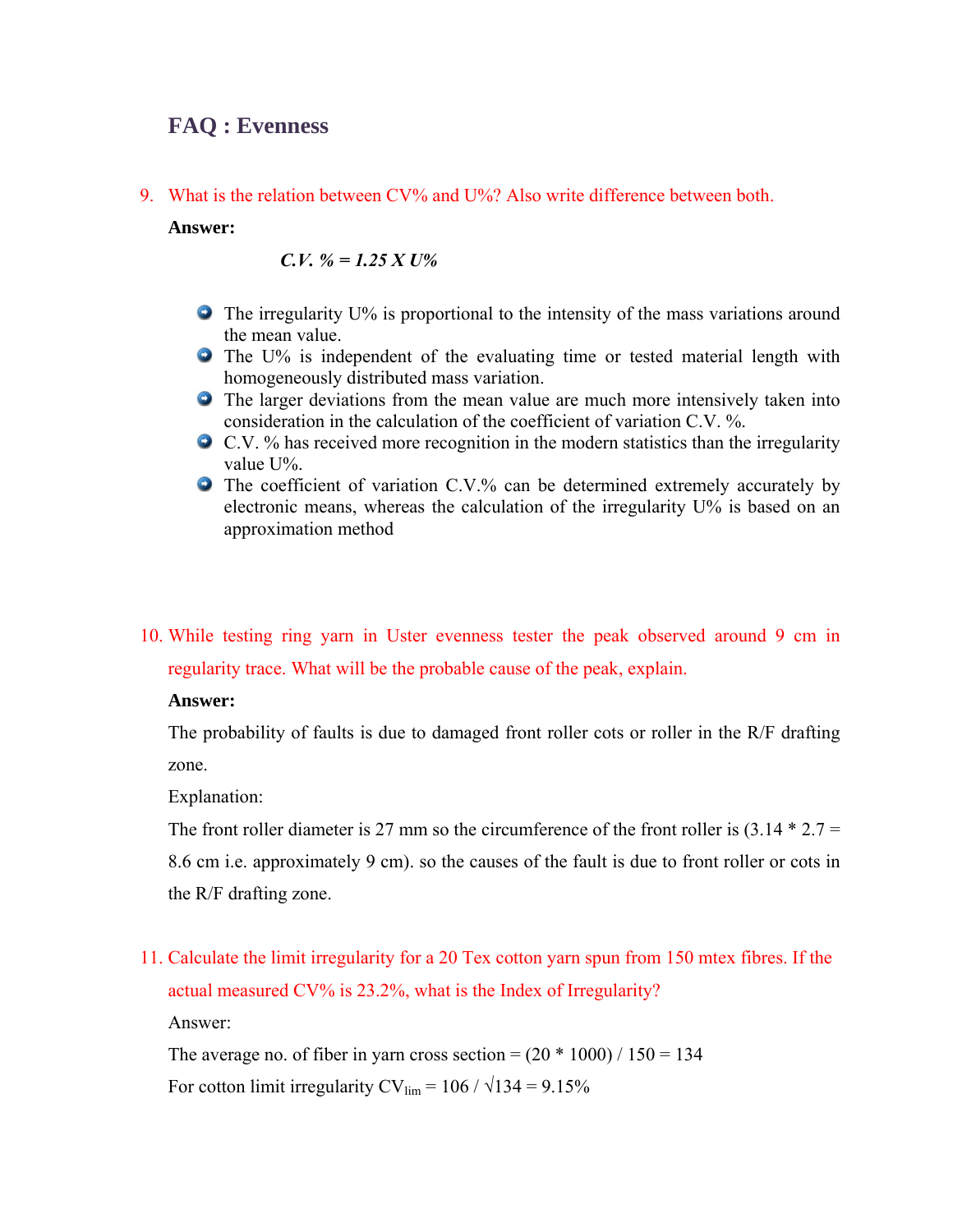Index of irregularity =  $CV_{\text{act}} / CV_{\text{lim}} = 23.2 / 9.5 = 2.54\%$ 

12. Two roving each with a CV of 8% are fed into a spinning zone. If the spinning unit adds a CV of 18%, what will be CV of the output yarn?

#### **Answer:**

CV% yarn w/o addition of CV in R/F is = CV% /  $\sqrt{n}$  = 8 /  $\sqrt{2}$  = 5.7%

CV % of output yarn =  $\sqrt{(5.7+18)}$  = 18.88%

13. On a draw frame Polyester and Cotton slivers are blended on a 6-ends-up system with a draft of 6 to get a 20 ktex sliver with approximately 67:33 P/C blend by weight. Input cotton sliver of 1.2 denier cotton fiber have a CV of 4% and polyester sliver of 1.5 denier have a CV of 3%. Drafting introduces additional CV of 2%. Calculate the Index of Irregularity, neglecting the variability of fibres.

## **Answer:**

Sliver Linear density  $= 20 \text{ kTex} = 20,000 \text{ Tex}$ Polyester =  $20000 \times 0.67 = 13400 \text{ tex}$ Cotton =  $20000 \times 0.33 = 6600 \text{ tex}$ No. of cotton fibres in the sliver cross section  $= (6600 * 9)/1.2 = 49500 = N_1$ No. of polyester fibres in the sliver cross section  $= (13400 * 9)/1.5 = 80400 = N_2$ 

Total no. of fibres =  $49500 + 80400 = 129900 = N_T$  $CV_{lim} = 100 / \sqrt{N_T} = 100 / \sqrt{129900} = 0.28$ 

 $CV_{\text{doub}} = \sqrt{(NcVc^2 + NpVp^2}) / (Nc + Np)$ 

Nc & Np are no. of cotton and polyester sliver ends

 $CV_{\text{doub}} = \sqrt{(2 * 4^2 + 4 * 3^2) / (2 + 4)} = 1.37\%$ 

Actual CV% of input sliver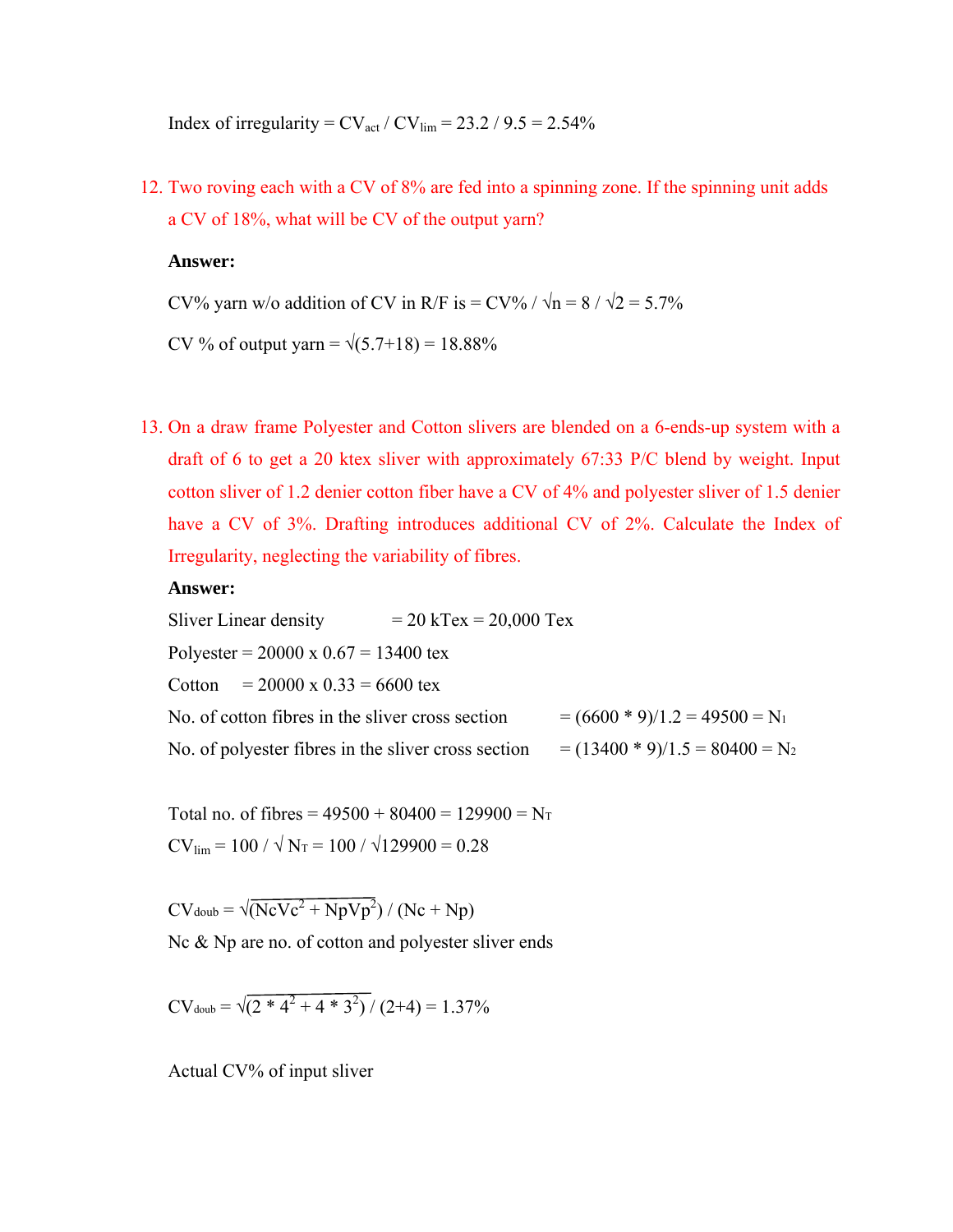$$
CV_{actual} = \sqrt{(CVd^2 + CV_{drat}^2)} = \sqrt{(1.37^2 + 2^2)} = 2.427
$$

Index of Irregularity =  $CV_{act} / CV_{lim}$  = 2.427 / 0.28 = 8.66

14. The U% of single yarn is 17.3%. The expected CV% of a 3 ply yarn made from these single yarn will be,

**Answer:** 

CV of single yarn is  $= 1.25 * U\%$ 

 $= 1.25 * 17.3 = 21.625 %$ 

CV% of 3 ply yarn = CV of single yarn  $/\sqrt{n}$  where n = no. of doublings  $= 21.625 / \sqrt{3} = 12.5\%$ 

15. A yarn produced by blending two fibres X and Y whose particulars are given below:

| <b>Fineness</b> | 2 denier | 21 micron |
|-----------------|----------|-----------|
| Blend %         | 50       | 50        |

Find out the i) The denier of fiber Y is (take density of fiber Y as  $1.31$  g/cm<sup>3</sup>) ii) The average denier of the blend iii) The limit irregularity of a 200 denier yarn spun from this blend is

Answer:

i) The denier of the fiber Y is

Denier =  $a * 900000 *$  fiber density 1 micron =  $1/1000$  mm

Where 'a' is fiber cross sectional area in square centimeter.

Fiber cross sectional area of fiber Y is

 $= (\pi * d^2)/4$  $= (3.14 * 0.0021<sup>2</sup>) / 4 = 0.00000346$  cm<sup>2</sup> Denier = 0.00000346 \* 900000 \* 1.31  $= 4$ 

ii) The average fiber denier of the blend is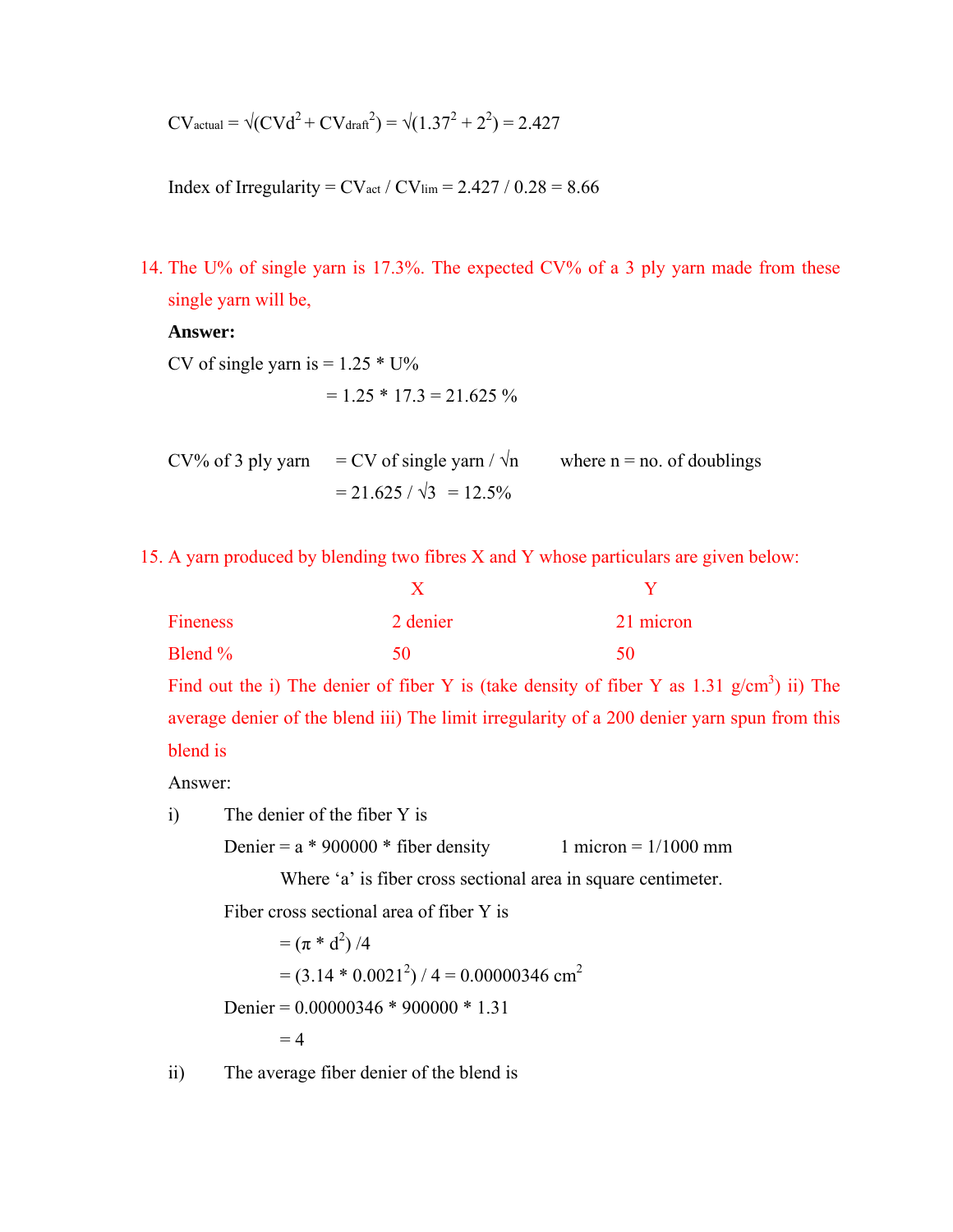Average fiber denier =  $[(2 * 50) + (4 * 50)] / [(50 + 50)]$  $=$  3 denier

iii) The limit irregularity of 200 denier yarn spun from this blend is

Limit irregularity for blend is  $Vr^2 = 118.8^2 / N$ Where N is no. of fiber in the yarn

$$
Vr^{2} = [118.8^{2} / (200/3)]
$$

$$
Vr = 14.55
$$

16. Calculate the CV% of the combed sliver which is fed in finisher draw frame. CV% of the Draw frame sliver is 1.85% and No. of doubling is 6.

**Answer:** 

The formula is

CV% of doubling = CV% of single /  $\sqrt{n}$  where n = no. of doublings  $1.8$  = CV% of single /  $\sqrt{6}$  $CV\%$  of singles = 4.41%

i.e.  $CV\%$  of comber sliver is  $4.41\%$ .

17. Two roving having 7.8 CV% are fed in to the ring frame making yarns and ring frame adds CV% 4.8 then what will be the final yarn CV%. Three of the same yarn doubled in the doubling machine means what will be CV% of the doubled yarn?

**Answer:** 

CV of ring yarn (exclude of CV% added in R/F) = CV% of roving /  $\sqrt{n}$  $= 7.8 / \sqrt{2} = 5.52$ 

CV% of ring yarn with added CV% in Ring frame =  $\sqrt{(5.52^2 + 4.8^2)} = 7.32$ CV% doubled yarn having 3 single of above yarn =  $7.32 / \sqrt{3} = 4.23$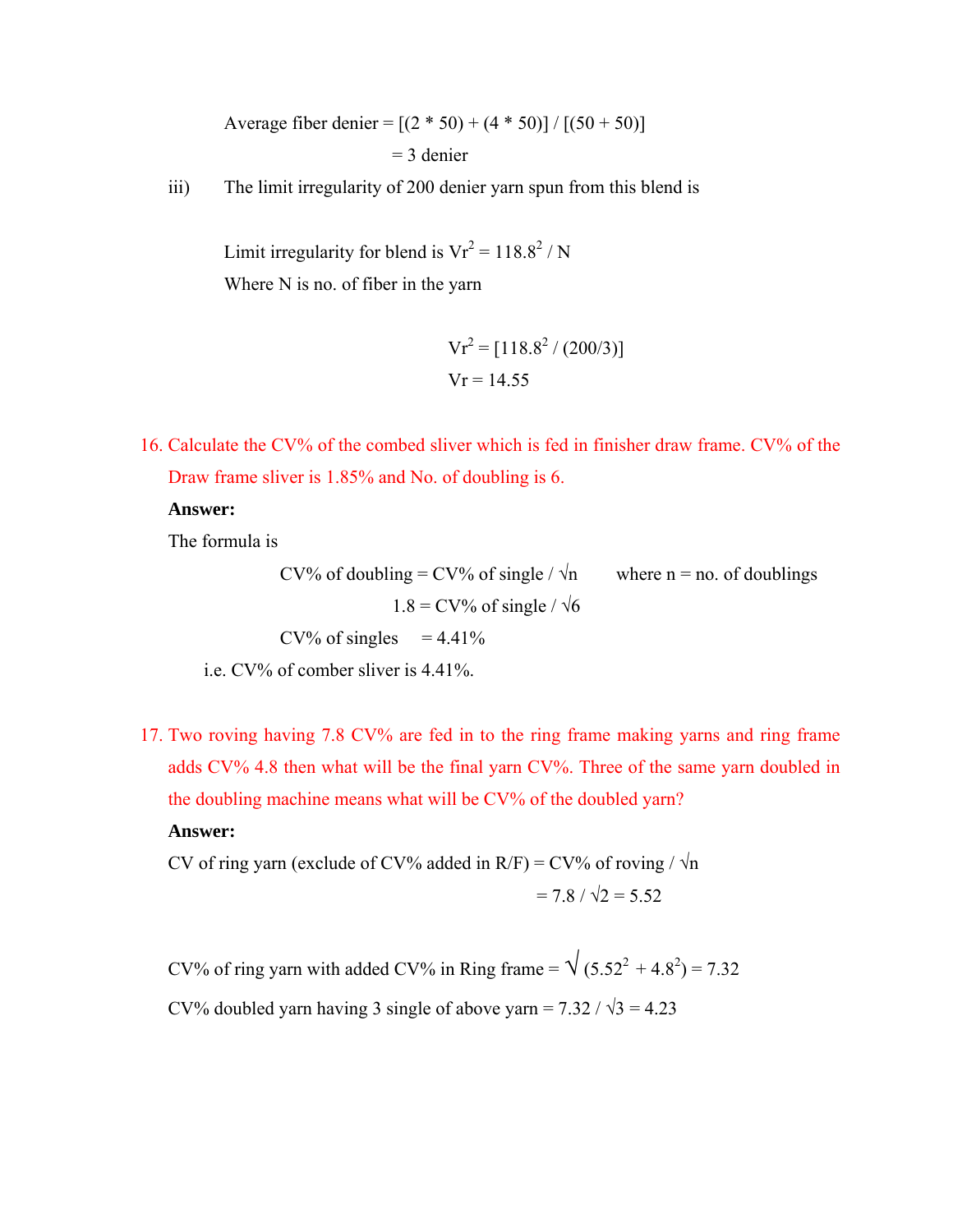18. The following table gives the relevant processing details used in the production of a 32 tex yarn spun from 152 mm, 0.5 tex man-made fibre on a semi-worsted system, together with the CV% of each product.

| Process                 | Draft     | <b>Doublings</b> | Tex    | $CV\%$ |
|-------------------------|-----------|------------------|--------|--------|
| 1 <sup>st</sup> Drawing | $\rm 8.0$ |                  | 20,000 |        |
| $2nd$ Drawing           | 9.37      |                  | 12,800 |        |
| $3rd$ Drawing           |           |                  | 4,500  |        |
| <b>Roving</b>           | 10.0      |                  | 450    |        |
| Spinning                | '4.       |                  | າາ     |        |

Calculate the Index of Irregularity (I) and addition of irregularity at each stage.

### **Answer:**

| a) $1st$ Drawing output    | : N1 = 20000/0.5 = 40000 = CVIim = 100 / $\sqrt{N1}$ = 0.5%         |
|----------------------------|---------------------------------------------------------------------|
| $I1 = 3.4 / 0.5 = 6.8$     |                                                                     |
| b) $2nd$ Drawing o/p       | : N2 = $12800/0.5 = 25600$ , CVIim = $100/\sqrt{N2} = 0.625\%$      |
| $I2 = 2.8/0.625 = 4.48$    |                                                                     |
| c) $3rd$ Drawing o/p       | : N3 = $4500/0.5 = 9000$ , CVIim = $100/\sqrt{\text{N3}} = 1.054\%$ |
| $I3 = 5.5/1.054 = 5.52$    |                                                                     |
| d) Roving                  | : N4 = $450/0.5 = 900$ , CVIim = $100/\sqrt{N4} = 3.33\%$           |
| $I3 = 7.5/3.33 = 2.25$     |                                                                     |
| e) Spinning                | : N5 = $32/0.5 = 64$ , CVIim = $100/\sqrt{\text{N}} = 12.5\%$       |
| $I3 = 14.9 / 12.5 = 1.192$ |                                                                     |

19. A draw frame is fed with 8 cotton slivers of 0.25 Nm with mean CV of sliver is 2.5%. What is the extent of the irregularity which is produced by the drafting elements of the draw frame? The CV of output sliver is also 2.5%.

## **Answer:**

CV of doubling =  $2.5 / \sqrt{N} = 2.5/\sqrt{8} = 0.88$ 

 $CV_{\text{output}} = (CV_{\text{doub}}^2 + CV_{\text{add}}^2)^{1/2}$  or  $CV_{\text{add}} = (CV_{\text{o/p}}^2 - CV_{\text{dou}}^2)^{1/2}$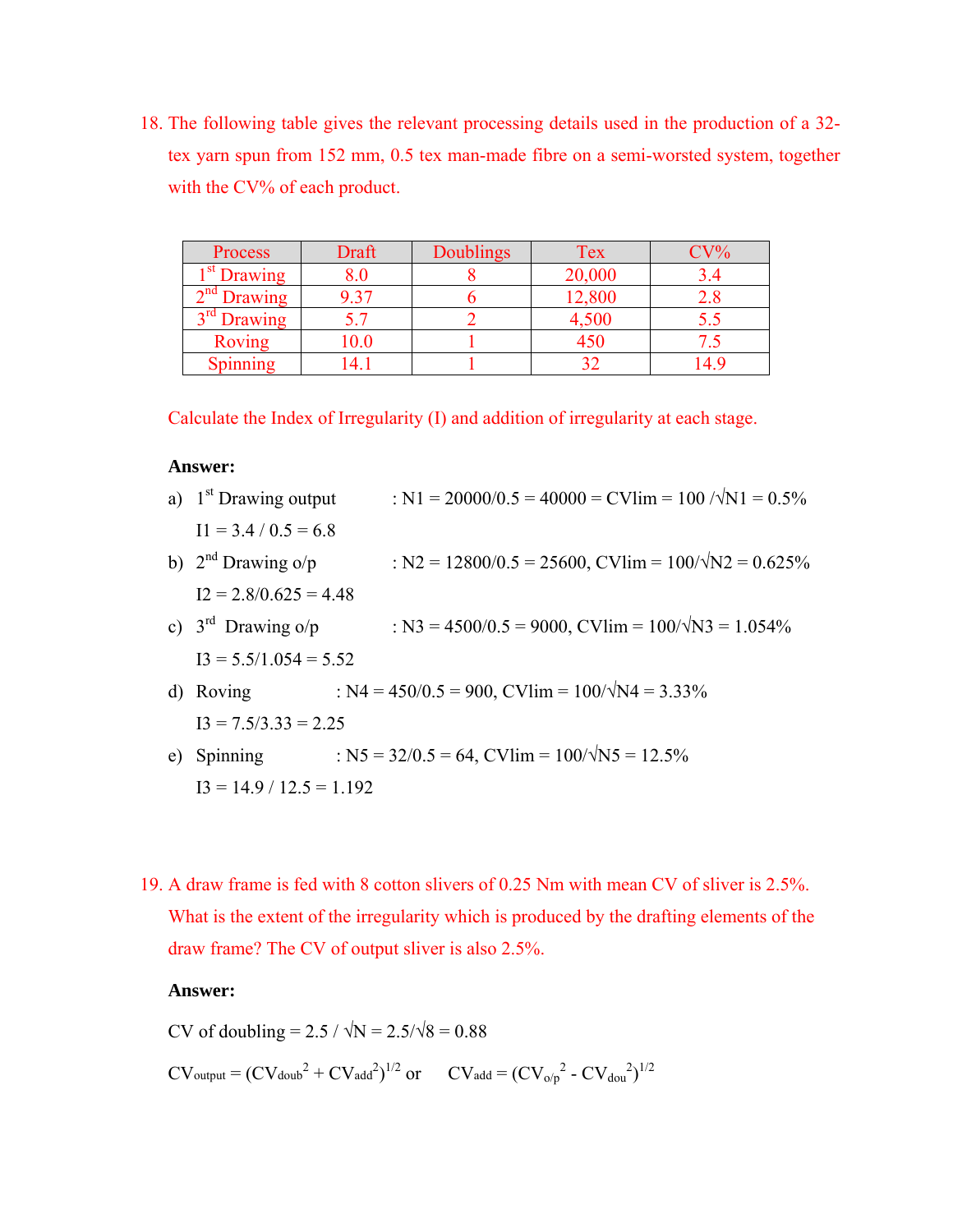$$
= (2.5^2 - 0.88^2)^{1/2} = 2.34\%
$$

20. A 6 yard of D/F sliver weighs 21 gram. Calculate the approximate yarn count produced from sliver given. (Assume the nominal draft in Simplex and ring frame).

## **Answer:**

Sliver Count in Ne =  $3.24$  / wt of sliver = 0.15 Roving count (Nominal draft in S/F is  $10 = (0.15 * 10) = 1.5$  Ne Ring yarn count (nominal draft in R/F is  $35 = (1.5*35) = 52.5^{\circ}$  Ne.

21. Define Thin, Thick, and Neps measured in Electronic capacitance testers.

## **Answer:**

Thin places : -50% that is the mass per unit length (cross section) at the thin place is 50% or less of yarns mean value (> 4 mm length)

Thick places  $\div$  50% if the counter is actuated, the mass per unit length (cross section) at the thick place is 150% or more of yarns mean value ( $>$  4 mm length)

Neps  $: +200\%$  the thick place based on 1 mm length, is 300% of the yarn mean value or more.

# 22. What is Deviation Rate (DR %)?

## **Answer:**

It indicates the ratio of the total length of yarn irregularities determined on the basis of the yarn irregularity signals averaged over certain length (small reference length) which exceeds the preset level to the total measured yarn length.

*DR* % =  $\sum d / L \cdot 100$ 

It shows correlation with the evaluation by the naked eye of the appearance of fabric.